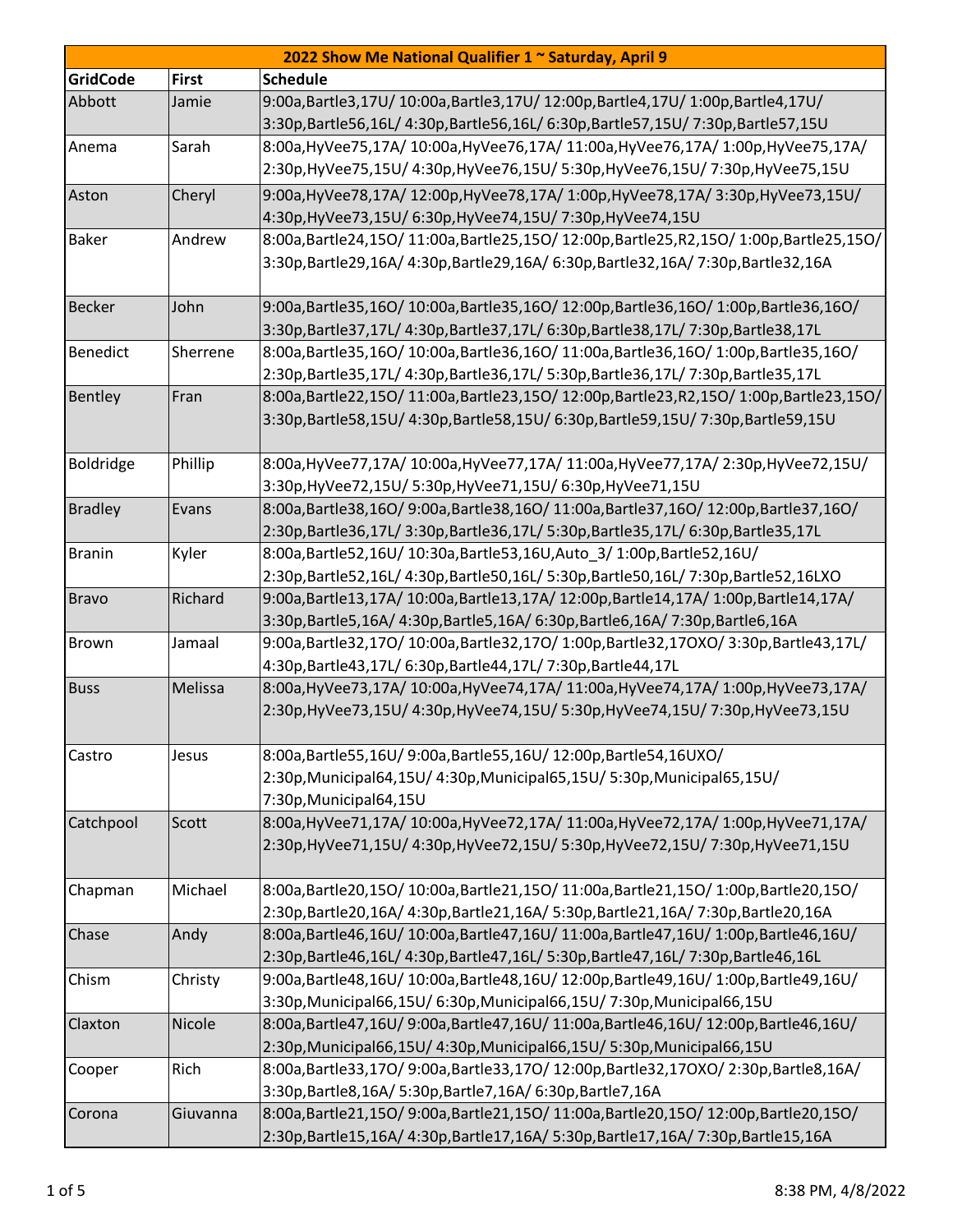|                 |              | 2022 Show Me National Qualifier 1 ~ Saturday, April 9                                                                                                       |
|-----------------|--------------|-------------------------------------------------------------------------------------------------------------------------------------------------------------|
| <b>GridCode</b> | <b>First</b> | <b>Schedule</b>                                                                                                                                             |
| Dill            | Kevin        | 8:00a, HyVee79,17A/ 10:00a, HyVee80,17A/ 11:00a, HyVee80,17A/ 1:00p, HyVee79,17A/                                                                           |
|                 |              | 2:30p, HyVee 79, 15U/ 4:30p, HyVee 80, 15U/ 6:30p, HyVee 80, 15UX2                                                                                          |
|                 |              |                                                                                                                                                             |
| Duncan          | Pat          | 9:00a,Bartle18,15O/10:00a,Bartle18,15O/12:00p,Bartle19,15O/1:00p,Bartle19,15O/                                                                              |
|                 |              | 3:30p,Bartle7,16A/ 4:30p,Bartle7,16A/ 6:30p,Bartle8,16A/ 7:30p,Bartle8,16A                                                                                  |
| Dye             | Tara         | 8:00a,Bartle58,17A/ 9:00a,Bartle58,17A/ 11:00a,Bartle57,17A/ 12:00p,Bartle57,17A/                                                                           |
|                 |              | 2:30p,Bartle60,15U/4:30p,Bartle61,15U/5:30p,Bartle61,15U/7:30p,Bartle60,15U                                                                                 |
| Ewart           | James        | 9:00a,Bartle37,16O/10:00a,Bartle37,16O/12:00p,Bartle38,16O/1:00p,Bartle38,16O/                                                                              |
|                 |              | 3:30p,Bartle46,16L/4:30p,Bartle46,16L/6:30p,Bartle47,16L/7:30p,Bartle47,16L                                                                                 |
| Fosselius       | Sheena       | 8:00a,Bartle60,17A/9:00a,Bartle60,17A/11:00a,Bartle59,17A/12:00p,Bartle59,17A/                                                                              |
|                 |              | 2:30p,Bartle25,16A/3:30p,Bartle25,16A/5:30p,Bartle24,16A/6:30p,Bartle24,16A                                                                                 |
| Garcia          | Lionel       | 9:00a, Bartle40, 16O, Auto 3/11:00a, Bartle39, 16O/12:00p, Bartle39, 16O/                                                                                   |
|                 |              | 2:30p,Bartle30,16A/3:30p,Bartle30,16A/4:30p,Bartle30,16A/6:30p,Bartle30,16AXO                                                                               |
| Gard            | Don          | 8:00a, Bartle23, 150/9:00a, Bartle23, R2, 150/12:00p, Bartle23, 150/                                                                                        |
|                 |              | 1:00p,Bartle23,R2,15O/2:30p,Bartle24,16A/4:30p,Bartle25,16A/5:30p,Bartle25,16A/                                                                             |
|                 |              | 7:30p, Bartle 24, 16A                                                                                                                                       |
| Garlitz         | Rylen        | 8:00a, Bartle25, 150/9:00a, Bartle25, R2, 150/12:00p, Bartle25, 150/                                                                                        |
|                 |              | 1:00p,Bartle25,R2,15O/3:30p,Bartle22,16A/4:30p,Bartle22,16A/6:30p,Bartle23,16A/                                                                             |
|                 |              | 7:30p, Bartle 23, 16A                                                                                                                                       |
| Garner          | Michael      | 9:00a, HyVee77, 17A/ 12:00p, HyVee77, 17A/ 1:00p, HyVee77, 17A/ 3:30p, HyVee75, 15U/                                                                        |
| Gilliam         |              | 4:30p, HyVee75, 15U/ 6:30p, HyVee76, 15U/ 7:30p, HyVee76, 15U                                                                                               |
|                 | Dana         | 9:00a, Bartle 39, 160/10:00a, Bartle 39, 160/12:00p, Bartle 40, 160, Auto 3/<br>2:30p,Bartle38,17L/3:30p,Bartle38,17L/5:30p,Bartle37,17L/6:30p,Bartle37,17L |
| Gonzalez        | Jaime        | 8:00a,Bartle42,16O/9:00a,Bartle42,16O/12:00p,Bartle41,16OXO/2:30p,Bartle40,17L/                                                                             |
|                 |              | 3:30p,Bartle40,17L/ 5:30p,Bartle39,17L/ 6:30p,Bartle39,17L                                                                                                  |
| Goodall         | Michael      | 8:00a,Bartle5,17U/ 10:30a,Bartle6,17U,Auto 3/ 1:00p,Bartle5,17U/ 2:30p,Bartle5,16A/                                                                         |
|                 |              | 4:30p,Bartle6,16A/ 5:30p,Bartle6,16A/ 7:30p,Bartle5,16A                                                                                                     |
| Grandpre        | Alma         | 9:00a,Bartle41,16O/10:00a,Bartle41,16O/1:00p,Bartle41,16OXO/2:30p,Bartle41,17L/                                                                             |
|                 |              | 4:30p,Bartle42,17L/ 5:30p,Bartle42,17L/ 7:30p,Bartle41,17L                                                                                                  |
| Greenland       | Benjamin     | 8:00a,Bartle61,17A/10:00a,Bartle61,17A/11:00a,Bartle61,17A/2:30p,Bartle58,15U/                                                                              |
|                 |              | 4:30p,Bartle59,15U/ 5:30p,Bartle59,15U/ 7:30p,Bartle58,15U                                                                                                  |
| Gubbels         | Charles      | 9:00a,Bartle24,15O/11:00a,Bartle25,R2,15O/12:00p,Bartle24,15O/2:30p,Bartle22,16A/                                                                           |
|                 |              | 4:30p,Bartle23,16A/ 5:30p,Bartle23,16A/ 7:30p,Bartle22,16A                                                                                                  |
| Gunter          | Kimberly     | 8:00a,Bartle49,16U/9:00a,Bartle49,16U/11:00a,Bartle48,16U/12:00p,Bartle48,16U/                                                                              |
|                 |              | 2:30p,Bartle31,16A,Auto 3/4:00p,Bartle31,16A,Auto 3/5:30p,Bartle31,16A,Auto 3                                                                               |
| Hiemke          | Eloise       | 8:00a,Bartle25,R2,15O/9:00a,Bartle25,15O/11:00a,Bartle24,15O/1:00p,Bartle24,15O/                                                                            |
|                 |              | 3:30p,Bartle27,16A/ 4:30p,Bartle27,16A/ 6:30p,Bartle28,16A/ 7:30p,Bartle28,16A                                                                              |
|                 |              |                                                                                                                                                             |
| HormazabalE     | Eva          | 9:00a,Bartle10,17A/10:00a,Bartle10,17A/12:00p,Bartle11,17A/1:00p,Bartle11,17A/                                                                              |
|                 |              | 3:30p,Bartle10,16A/ 4:30p,Bartle10,16A/ 6:30p,Bartle11,16A/ 7:30p,Bartle11,16A                                                                              |
| Huber           | Chris        | 2:30p,Bartle43,17L/4:30p,Bartle44,17L/5:30p,Bartle44,17L/7:30p,Bartle43,17L                                                                                 |
| Hunt            | Matthew      | 9:00a,Bartle59,17A/ 10:00a,Bartle59,17A/ 12:00p,Bartle60,17A/ 1:00p,Bartle60,17A/                                                                           |
|                 |              | 3:30p,Bartle20,16A/ 4:30p,Bartle20,16A/ 6:30p,Bartle21,16A/ 7:30p,Bartle21,16A                                                                              |
| Hutson          | Nathaniel    | 9:00a,Bartle1,17U/10:00a,Bartle1,17U/12:00p,Bartle2,17U/1:00p,Bartle2,17U/                                                                                  |
|                 |              | 3:30p,Bartle3,16A/ 4:30p,Bartle3,16A/ 6:30p,Bartle4,16A/ 7:30p,Bartle4,16A                                                                                  |
| lehl            | Ashley       | 8:00a, HyVee72,17A/ 9:00a, HyVee72,17A/ 11:00a, HyVee71,17A/ 12:00p, HyVee71,17A/                                                                           |
|                 |              | 2:30p, HyVee80, 15U/ 3:30p, HyVee80, 15U/ 6:30p, HyVee79, 15UX1                                                                                             |
|                 |              |                                                                                                                                                             |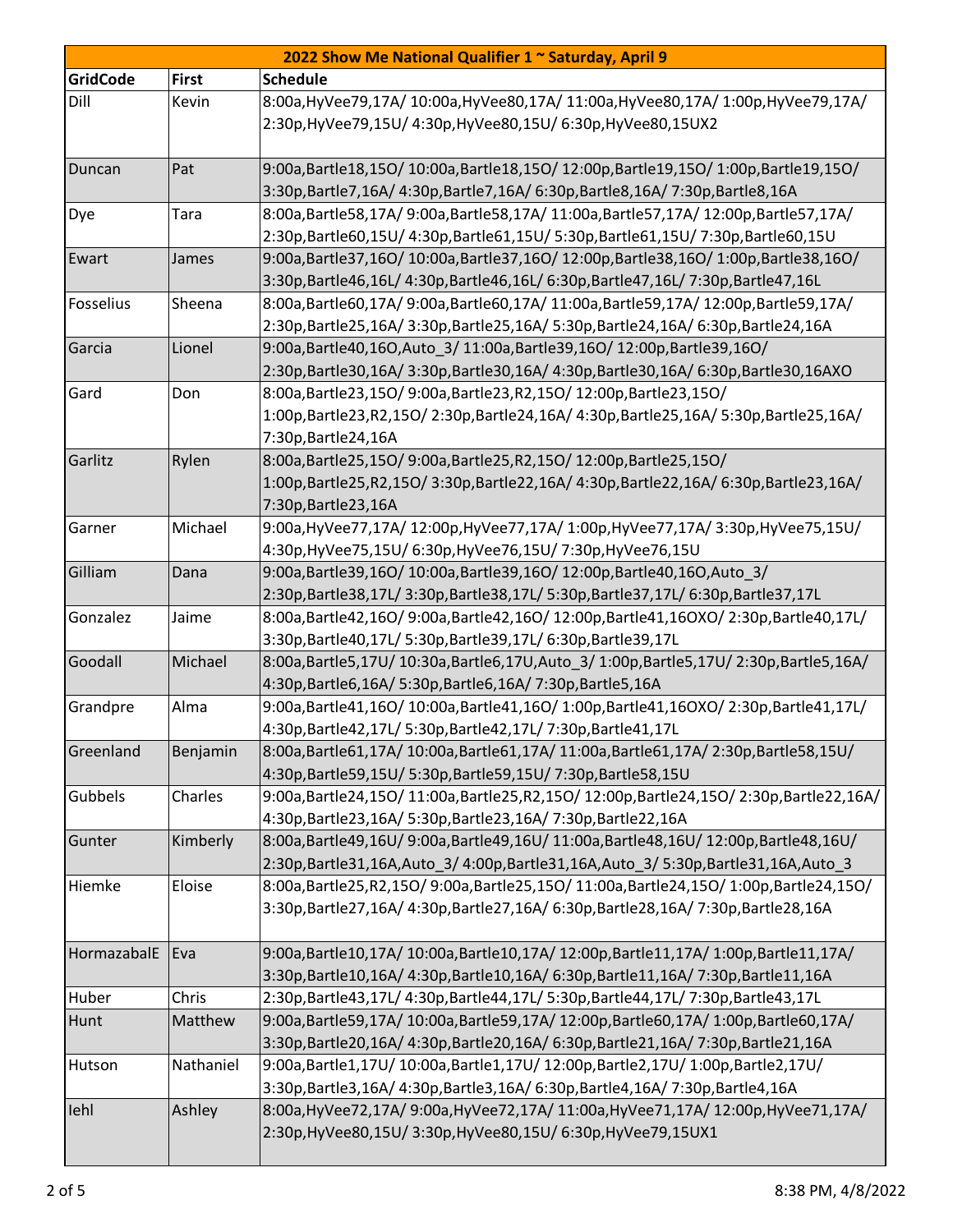| 2022 Show Me National Qualifier 1 ~ Saturday, April 9 |               |                                                                                                       |  |  |
|-------------------------------------------------------|---------------|-------------------------------------------------------------------------------------------------------|--|--|
| <b>GridCode</b>                                       | <b>First</b>  | <b>Schedule</b>                                                                                       |  |  |
| Johannsen                                             | <b>Thomas</b> | 8:00a, HyVee76,17A/ 9:00a, HyVee76,17A/ 11:00a, HyVee75,17A/ 12:00p, HyVee75,17A/                     |  |  |
|                                                       |               | 2:30p, HyVee82, 15U/ 3:30p, HyVee82, 15U/ 6:30p, HyVee81, 15UX1                                       |  |  |
|                                                       |               |                                                                                                       |  |  |
| JohnstonJ                                             | Janet         | 9:00a, HyVee71,17A/ 10:00a, HyVee71,17A/ 12:00p, HyVee72,17A/ 1:00p, HyVee72,17A/                     |  |  |
|                                                       |               | 3:30p, HyVee 79, 15U/ 4:30p, HyVee 79, 15U/ 7:30p, HyVee 79, 15UX3                                    |  |  |
|                                                       |               |                                                                                                       |  |  |
| JohnstonL                                             | Leon          | 8:00a, HyVee74, 17A/ 9:00a, HyVee74, 17A/ 11:00a, HyVee73, 17A/ 12:00p, HyVee73, 17A/                 |  |  |
|                                                       |               | 2:30p, HyVee 77, 15U/ 4:30p, HyVee 82, 15U/ 6:30p, HyVee 82, 15UX2                                    |  |  |
|                                                       |               |                                                                                                       |  |  |
| Keeney                                                | Paul          | 8:00a,Bartle44,16U/10:00a,Bartle45,16U/11:00a,Bartle45,16U/1:00p,Bartle44,16U/                        |  |  |
|                                                       |               | 2:30p,Bartle44,17L/3:30p,Bartle44,17L/5:30p,Bartle43,17L/6:30p,Bartle43,17L                           |  |  |
| Kirlin                                                | Mark          | 9:00a,Bartle22,15O/11:00a,Bartle23,R2,15O/12:00p,Bartle22,15O/2:30p,Bartle27,16A/                     |  |  |
|                                                       |               | 4:30p,Bartle28,16A/ 5:30p,Bartle28,16A/ 7:30p,Bartle27,16A                                            |  |  |
| Klassen                                               | Cathy         | 8:00a, HyVee80, 17A/ 9:00a, HyVee80, 17A/ 11:00a, HyVee79, 17A/ 12:00p, HyVee79, 17A                  |  |  |
| Knuth                                                 | Debra         | 9:00a,Bartle5,17U/ 10:00a,Bartle5,17U/ 12:00p,Bartle6,17U,Auto_3/ 3:30p,Bartle1,16A/                  |  |  |
|                                                       |               | 4:30p,Bartle1,16A/ 6:30p,Bartle2,16A/ 7:30p,Bartle2,16A                                               |  |  |
| Kocour                                                | Kent          | 8:00a,Bartle26,17O/10:00a,Bartle27,17O/11:00a,Bartle27,17O/1:00p,Bartle26,17O/                        |  |  |
|                                                       |               | 3:30p,Bartle48,16L/4:30p,Bartle48,16L/6:30p,Bartle49,16L/7:30p,Bartle49,16L                           |  |  |
| <b>Kreul</b>                                          | Gil           | 2:30p, Municipal 65, 15U / 3:30p, Municipal 65, 15U / 5:30p, Municipal 64, 15U /                      |  |  |
|                                                       |               | 6:30p, Municipal64, 15U                                                                               |  |  |
| Le                                                    | Michael       | 8:00a,Bartle51,16U/9:00a,Bartle51,16U/11:00a,Bartle50,16U/12:00p,Bartle50,16U/                        |  |  |
|                                                       |               | 2:30p,Bartle34,16A/ 3:30p,Bartle34,16A/ 5:30p,Bartle33,16A/ 6:30p,Bartle33,16A                        |  |  |
| Livingston                                            | Rob           | 8:00a,Bartle32,17O/10:00a,Bartle33,17O/12:00p,Bartle33,17OXO/2:30p,Bartle28,16A/                      |  |  |
|                                                       |               | 3:30p, Bartle 28, 16A/ 5:30p, Bartle 27, 16A/ 6:30p, Bartle 27, 16A                                   |  |  |
| Lopez                                                 | Mervin        | 8:00a,Bartle4,17U/9:00a,Bartle4,17U/11:00a,Bartle3,17U/12:00p,Bartle3,17U/                            |  |  |
|                                                       |               | 2:30p, Bartle 32, 16A/ 3:30p, Bartle 32, 16A/ 6:30p, Bartle 29, 16AXO                                 |  |  |
| Lorimer                                               | <b>Brian</b>  | 8:00a, Bartle1,17U/10:00a, Bartle2,17U/11:00a, Bartle2,17U/1:00p, Bartle1,17U/                        |  |  |
|                                                       |               | 2:30p,Bartle1,16A/ 4:30p,Bartle2,16A/ 5:30p,Bartle2,16A/ 7:30p,Bartle1,16A                            |  |  |
| Lundy                                                 | <b>Brooke</b> | 9:00a, Bartle52, 16U/ 10:00a, Bartle52, 16U/ 12:00p, Bartle53, 16U, Auto_3/                           |  |  |
|                                                       |               | 2:30p,Bartle21,16A/3:30p,Bartle21,16A/5:30p,Bartle20,16A/6:30p,Bartle20,16A                           |  |  |
| Marcelino                                             | Roger         | 9:00a, HyVee79,17A/10:00a, HyVee79,17A/12:00p, HyVee80,17A/1:00p, HyVee80,17A/                        |  |  |
|                                                       |               | 3:30p, HyVee81, 15U/ 4:30p, HyVee81, 15U/ 7:30p, HyVee81, 15UX3                                       |  |  |
|                                                       |               |                                                                                                       |  |  |
| Martin                                                | Jacqueline    | 9:00a,Bartle57,17A/10:00a,Bartle57,17A/12:00p,Bartle58,17A/1:00p,Bartle58,17A/                        |  |  |
|                                                       |               | 3:30p,Bartle18,16A/ 4:30p,Bartle18,16A/ 6:30p,Bartle19,16A/ 7:30p,Bartle19,16A                        |  |  |
| Matabire                                              |               | Kimberleigh 8:00a, Bartle17,15O / 9:00a, Bartle17,15O / 11:00a, Bartle16,15O / 12:00p, Bartle16,15O / |  |  |
|                                                       |               | 2:30p,Bartle56,16L/4:30p,Bartle57,15U/5:30p,Bartle57,15U/7:30p,Bartle56,16L                           |  |  |
| McLearen                                              | Candyce       | 9:00a,Bartle20,15O/10:00a,Bartle20,15O/12:00p,Bartle21,15O/1:00p,Bartle21,15O/                        |  |  |
|                                                       |               | 3:30p,Bartle33,16A/ 4:30p,Bartle33,16A/ 6:30p,Bartle34,16A/ 7:30p,Bartle34,16A                        |  |  |
| Mercado                                               | Gabriel       | 9:00a,Bartle6,17U,Auto_3/11:00a,Bartle5,17U/12:00p,Bartle5,17U/2:30p,Bartle6,16A/                     |  |  |
|                                                       |               | 3:30p, Bartle6, 16A/ 5:30p, Bartle5, 16A/ 6:30p, Bartle5, 16A                                         |  |  |
| Mertz                                                 | Jim           | 9:00a,Bartle61,17A/12:00p,Bartle61,17A/1:00p,Bartle61,17A/3:30p,Municipal64,15U/                      |  |  |
|                                                       |               | 4:30p, Municipal64, 15U / 6:30p, Municipal65, 15U / 7:30p, Municipal65, 15U                           |  |  |
| Messer                                                | Brooklynn     | 9:00a,Bartle28,17O/10:00a,Bartle28,17O/12:00p,Bartle29,17O/1:00p,Bartle29,17O/                        |  |  |
|                                                       |               | 3:30p,Bartle35,17L/ 4:30p,Bartle35,17L/ 6:30p,Bartle36,17L/ 7:30p,Bartle36,17L                        |  |  |
| Munsterman                                            | Junior        | 9:00a, HyVee82, 17A, Auto_3/ 11:00a, HyVee81, 17A/ 12:00p, HyVee81, 17A/                              |  |  |
|                                                       |               | 2:30p, HyVee78, 15U/ 3:30p, HyVee78, 15U/ 5:30p, HyVee77, 15U/ 6:30p, HyVee77, 15U                    |  |  |
|                                                       |               |                                                                                                       |  |  |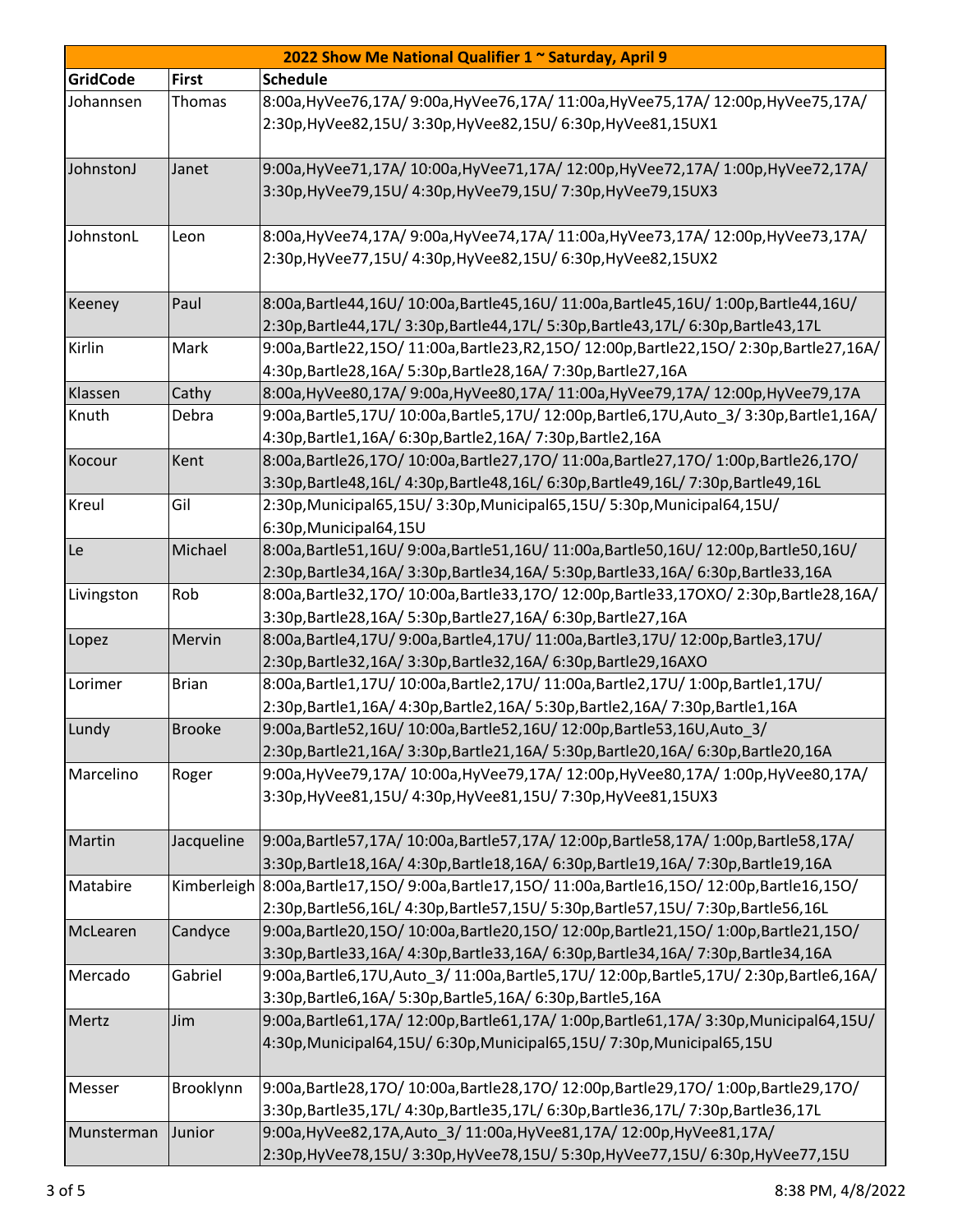| 2022 Show Me National Qualifier 1 ~ Saturday, April 9 |                |                                                                                                |  |  |
|-------------------------------------------------------|----------------|------------------------------------------------------------------------------------------------|--|--|
| <b>GridCode</b>                                       | <b>First</b>   | <b>Schedule</b>                                                                                |  |  |
| <b>Norris</b>                                         | Baylea         | 9:00a,Bartle50,16U/10:00a,Bartle50,16U/12:00p,Bartle51,16U/1:00p,Bartle51,16U/                 |  |  |
|                                                       |                | 3:30p,Bartle9,16A/ 4:30p,Bartle9,16A/ 6:30p,Bartle14,16A/ 7:30p,Bartle14,16A                   |  |  |
| OrtizF                                                | Fernando       | 8:00a,Bartle11,17A/9:00a,Bartle11,17A/11:00a,Bartle10,17A/12:00p,Bartle10,17A/                 |  |  |
|                                                       |                | 2:30p,Bartle14,16A/ 3:30p,Bartle14,16A/ 5:30p,Bartle9,16A/ 6:30p,Bartle9,16A                   |  |  |
| Pacheco                                               | Alfredo        | 8:00a,Bartle13,17A/10:00a,Bartle14,17A/11:00a,Bartle14,17A/1:00p,Bartle13,17A/                 |  |  |
|                                                       |                | 2:30p,Bartle13,16A/ 4:30p,Bartle12,16A/ 5:30p,Bartle12,16A/ 7:30p,Bartle13,16A                 |  |  |
| Padilla                                               | Ricardo        | 8:00a,Bartle29,17O/9:00a,Bartle29,17O/11:00a,Bartle28,17O/12:00p,Bartle28,17O/                 |  |  |
|                                                       |                | 2:30p,Bartle55,16L/3:30p,Bartle55,16L/5:30p,Bartle54,16L/6:30p,Bartle54,16L                    |  |  |
| Rhodes                                                |                | Christopher 8:00a, Bartle27,170/9:00a, Bartle27,170/11:00a, Bartle26,170/12:00p, Bartle26,170/ |  |  |
|                                                       |                | 2:30p,Bartle2,16A/ 3:30p,Bartle2,16A/ 5:30p,Bartle1,16A/ 6:30p,Bartle1,16A                     |  |  |
| RiveraJ                                               | Jorge          | 8:00a,Bartle3,17U/10:00a,Bartle4,17U/11:00a,Bartle4,17U/1:00p,Bartle3,17U/                     |  |  |
|                                                       |                | 2:30p,Bartle3,16A/ 4:30p,Bartle4,16A/ 5:30p,Bartle4,16A/ 7:30p,Bartle3,16A                     |  |  |
| RiveraM                                               | Mineily        | 8:00a,Bartle45,16U/9:00a,Bartle45,16U/11:00a,Bartle44,16U/12:00p,Bartle44,16U/                 |  |  |
|                                                       |                | 2:30p,Bartle53,16L/3:30p,Bartle53,16L/4:30p,Bartle53,16L/6:30p,Bartle53,16LXO                  |  |  |
| Rodriguez                                             | Jose           | 9:00a, Bartle 31, 170, Auto_3/ 11:00a, Bartle 30, 170/ 12:00p, Bartle 30, 170/                 |  |  |
|                                                       |                | 2:30p,Bartle4,16A/ 3:30p,Bartle4,16A/ 5:30p,Bartle3,16A/ 6:30p,Bartle3,16A                     |  |  |
| Rogers                                                | Daniel         | 8:00a,Bartle37,16O/10:00a,Bartle38,16O/11:00a,Bartle38,16O/1:00p,Bartle37,16O/                 |  |  |
|                                                       |                | 2:30p,Bartle37,17L/ 4:30p,Bartle38,17L/ 5:30p,Bartle38,17L/ 7:30p,Bartle37,17L                 |  |  |
| Routsong                                              | Michael        | 8:00a,Bartle59,17A/ 10:00a,Bartle60,17A/ 11:00a,Bartle60,17A/ 1:00p,Bartle59,17A/              |  |  |
|                                                       |                | 2:30p,Bartle59,15U/3:30p,Bartle59,15U/5:30p,Bartle58,15U/6:30p,Bartle58,15U                    |  |  |
| Salmen                                                | Timothy        | 8:00a,Bartle19,15O/9:00a,Bartle19,15O/11:00a,Bartle18,15O/12:00p,Bartle18,15O/                 |  |  |
|                                                       |                | 2:30p,Bartle49,16L/3:30p,Bartle49,16L/5:30p,Bartle48,16L/6:30p,Bartle48,16L                    |  |  |
| Scannell                                              | Jeff           | 8:00a,Bartle7,17U/10:00a,Bartle8,17U/12:00p,Bartle8,17UXO/2:30p,Bartle9,16A/                   |  |  |
|                                                       |                | 4:30p,Bartle14,16A/ 5:30p,Bartle14,16A/ 7:30p,Bartle9,16A                                      |  |  |
| Schmitz                                               | <b>Brooke</b>  | 8:00a,Bartle48,16U/10:00a,Bartle49,16U/11:00a,Bartle49,16U/1:00p,Bartle48,16U/                 |  |  |
|                                                       |                | 2:30p,Bartle48,16L/4:30p,Bartle49,16L/5:30p,Bartle49,16L/7:30p,Bartle48,16L                    |  |  |
| Sepulveda                                             | Felix          | 9:00a,Bartle16,15O/10:00a,Bartle16,15O/12:00p,Bartle17,15O/1:00p,Bartle17,15O/                 |  |  |
|                                                       |                | 2:30p,Bartle17,16A/3:30p,Bartle17,16A/5:30p,Bartle15,16A/6:30p,Bartle15,16A                    |  |  |
| Sharples                                              | Cheryl         | 9:00a, HyVee81, 17A/ 10:00a, HyVee81, 17A/ 12:00p, HyVee82, 17A, Auto_3/                       |  |  |
|                                                       |                | 2:30p,HyVee76,15U/ 3:30p,HyVee76,15U/ 5:30p,HyVee75,15U/ 6:30p,HyVee75,15U                     |  |  |
| Shrum                                                 | Peggy          | 9:00a, HyVee73,17A/10:00a, HyVee73,17A/12:00p, HyVee74,17A/1:00p, HyVee74,17A/                 |  |  |
|                                                       |                | 3:30p, HyVee77, 15U/ 4:30p, HyVee77, 15U/ 6:30p, HyVee78, 15U/ 7:30p, HyVee78, 15U             |  |  |
|                                                       |                |                                                                                                |  |  |
| Skinner                                               | <b>Bradley</b> | 9:00a, Bartle 30, 170/10:00a, Bartle 30, 170/12:00p, Bartle 31, 170, Auto 3/                   |  |  |
|                                                       |                | 2:30p,Bartle11,16A/3:30p,Bartle11,16A/5:30p,Bartle10,16A/6:30p,Bartle10,16A                    |  |  |
| SmithA                                                | Angela         | 8:00a,Bartle23,R2,15O/9:00a,Bartle23,15O/11:00a,Bartle22,15O/1:00p,Bartle22,15O/               |  |  |
|                                                       |                | 3:30p,Bartle60,15U/4:30p,Bartle60,15U/6:30p,Bartle61,15U/7:30p,Bartle61,15U                    |  |  |
| SmithS                                                | Steve          | 9:00a,Bartle62,17A/12:00p,Bartle62,17A/1:00p,Bartle62,17A/3:30p,Bartle13,16A/                  |  |  |
|                                                       |                | 4:30p,Bartle13,16A/ 6:30p,Bartle12,16A/ 7:30p,Bartle12,16A                                     |  |  |
| Snider                                                | Larry          | 8:00a, HyVee81, 17A/ 10:30a, HyVee82, 17A, Auto_3/ 1:00p, HyVee81, 17A/                        |  |  |
|                                                       |                | 2:30p,HyVee81,15U/ 4:30p,HyVee78,15U/ 5:30p,HyVee78,15U/ 7:30p,HyVee77,15U                     |  |  |
| Stanley                                               | William        | 8:00a,Bartle28,17O/10:00a,Bartle29,17O/11:00a,Bartle29,17O/1:00p,Bartle28,17O/                 |  |  |
|                                                       |                | 3:30p,Bartle41,17L/ 4:30p,Bartle41,17L/ 6:30p,Bartle42,17L/ 7:30p,Bartle42,17L                 |  |  |
| Stejskal                                              | Ryan           | 8:00a,Bartle16,15O/10:00a,Bartle17,15O/11:00a,Bartle17,15O/1:00p,Bartle16,15O/                 |  |  |
|                                                       |                | 3:30p,Bartle15,16A/ 4:30p,Bartle15,16A/ 6:30p,Bartle17,16A/ 7:30p,Bartle17,16A                 |  |  |
| Stephens                                              | <b>Travis</b>  | 8:00a,Bartle8,17U/9:00a,Bartle8,17U/12:00p,Bartle7,17UXO/2:30p,Bartle33,16A/                   |  |  |
|                                                       |                | 4:30p, Bartle 34, 16A/ 5:30p, Bartle 34, 16A/ 7:30p, Bartle 33, 16A                            |  |  |
|                                                       |                |                                                                                                |  |  |